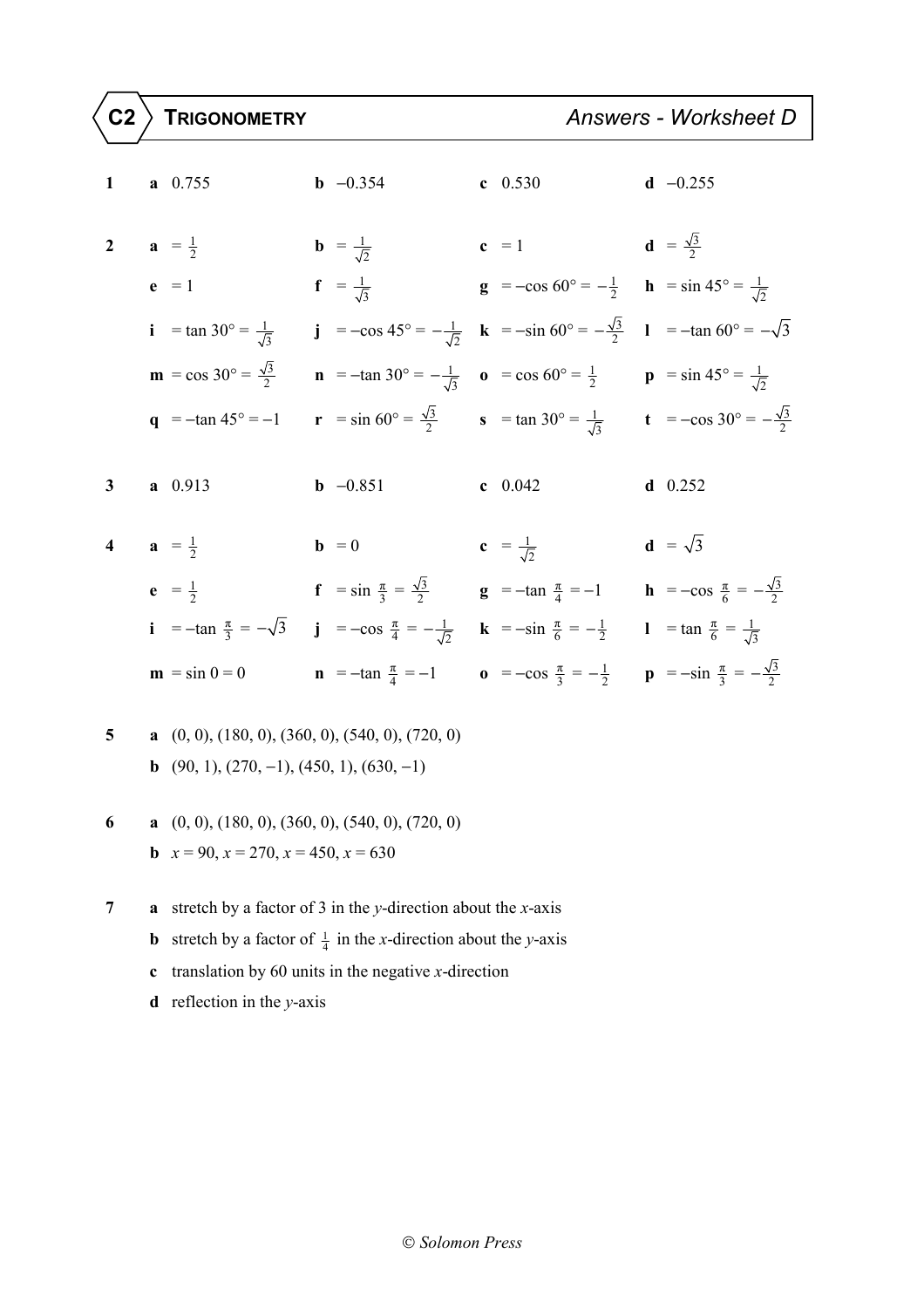







9 **a** 
$$
(-90^{\circ}, -2), (90^{\circ}, 2)
$$
  
**c**  $(-150^{\circ}, -1), (-90^{\circ}, 1), (-30^{\circ}, -1)$   
 $(30^{\circ}, 1), (90^{\circ}, -1), (150^{\circ}, 1)$ 

**10 a** 360° **b** 180° **c** 360° **d** 180° **e** 180° **f** 1080°









- **b**  $(-180^\circ, 1)$ ,  $(0, 3)$ ,  $(180^\circ, 1)$ **d** (−135°, −1), (45°, 1)
	-
	-